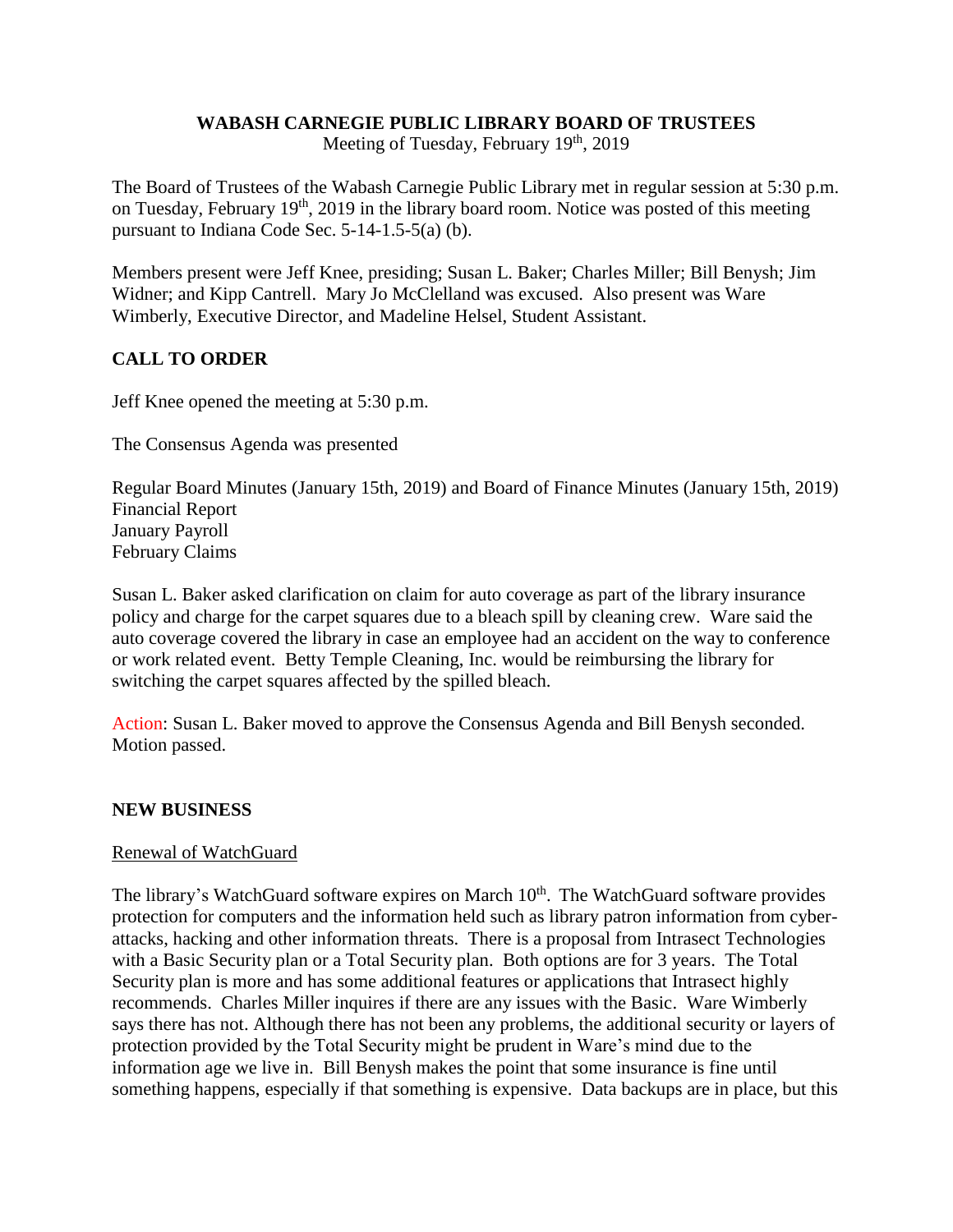pertains primarily to protection of people's privacy, as highly sensitive personal information is stored on the library's database. The Board prefer to stay with the Basic Security plan until it has an opportunity to talk to Intrasect more about the Total Security plan. Ware also mentioned that he and Joe Rayl need to sit down with Mike Shira of Intrasect in the near future and map out schedules for technology updates and renewals.

Action: Charles Miller moves to proceed with WatchGuard's Basic Security plan presently but have Intrasect talk to Trustees further about the Total Security plan. This was seconded by Bill Benysh. Motion Passed.

## **Administrative Update/Director's Report**

### Possible School Partnering

Ware Wimberly and the Youth Services staff have had a number of meetings with Jason Callahan and other Wabash school officials on a new media center at the Wabash High School & Middle School buildings that would combine adult learning, media center services, and public library service. It is a very big type of project. Ware and the Trustees discussed concerns, what questions they have, and thoughts on the idea. In conjunction with renovations at the library, Susan L. Baker brought up the question on whether this area would be the responsibility of the School Board or Library Board. Jeff Knee expressing concern over opening it to students that don't go to Wabash. In its initial visions, Ware Wimberly states that essentially after 3 o'clock it would be open to the community and thus have a community focus. The new space would be between the current Middle School and High School Campuses. The initial idea is to have a two story structure. The second floor would be school related while first floor would be community oriented. Concerns for a teen space at the Library could possibly move over to this space. Trustees want to continue to be in discussion but want to see how the idea develops and proceeds before making a type of commitment.

## Trustee Training

Ware and Trustees discussed the various training workshops that are offered by the Indiana State library. Along with an introduction to being a Trustee, there are workshops on various facets such as library budgets, policy making, Open Door Policy, etc. Trustees discussed the various workshop options and cited a couple of particular interest. Ware will be in contact with the State Library.

#### Non-resident Fees, Fines, etc.

The 2018 Annual Report was submitted to the Indiana State Library as required. Copies of the 2018 Annual Report were presented to Trustees. In the Annual Report, the library's operating expenditures per capita has increased and gone above current non-resident fee. The 2018 operating expenditure fee per capita is \$88.81 which is higher than the current non-resident fee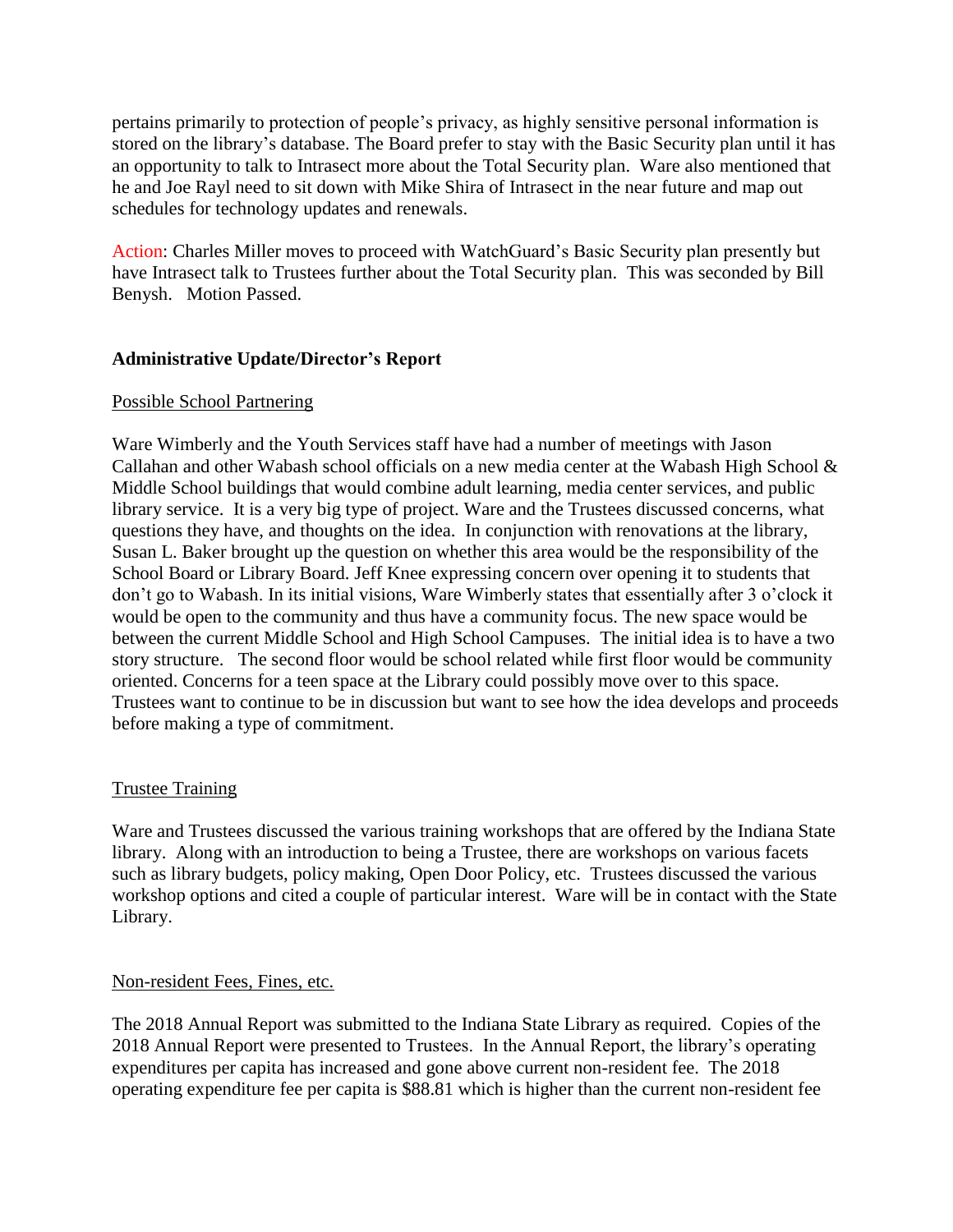of \$84.00. Thus, the non-resident fee will need to be adjusted above \$88.81 per State Law. Ware recommends considering \$89.00 per year (\$22.25 quarterly). Will look to have that changed before the end of the summer.

Ware and Trustees also discussed current fees and fines the library has. Many libraries are rethinking the use of fines and fees per circulation policies. One of Ware's personal work goals is evaluate fines and fees for either possible reduction or eliminating. It might be beneficial to reduce fees and fines when the non-resident fee is rising. A number of issues were discussed. It was suggested by Susan L. Baker to perhaps look at the idea of a month feel of fines and see what possibly effects there might be. An articulate policy needs to be put in place, as said by Bill Benysh. If there are no fines, there needs to be some sort of leverage such as not being able to check things out if a book is overdue. Research to be done about the libraries in Fort Wayne and Kendallville before any decisions are made.

### Renovation

Ware and Trustees discussed beginning the process of looking at interior renovation and looking at possible space outside the current building. Discussion of options occurred along with the direction to take. Ware will look at companies for future interior renovation and get some possible candidates to the Board at next Board meeting. Various options for the library were discussed.

## Custodian

Ware and Trustees discussed looking at adding a part-time maintenance person or custodian to the library staff. For small projects, setting up for programs, small maintenance items, and other needs, a person who has these responsibilities would be very beneficial in Ware's view for the library's daily operations. Currently, Ware or another staff person has to call a third party to schedule a time to come to the library in such situations. Something maintenance related or a simple repair work could be done fairly quickly rather than being dependent on an outside source's schedule. Having a person in this role could also reduce the work that is outsourced and thus reduce costs. Trustees and Ware discussed it and agreed to look at adding a part-time custodian. Ware will begin working on a job description.

#### Legislation

There is currently legislation going through the Indiana House of Representatives that could affect the library's budget process and future budgets. HB 1343 would allow local fiscal government bodies such as a City Council to require a public library's proposed yearly budget be approved by that government fiscal body. For Wabash Carnegie Public Library, this local government body would be the Wabash City Council. In the current version, Wabash City Council would have the option to require review and approve of the library's yearly budgets. Trustees and Ware discussed this possible change in the law and how it might affect the library.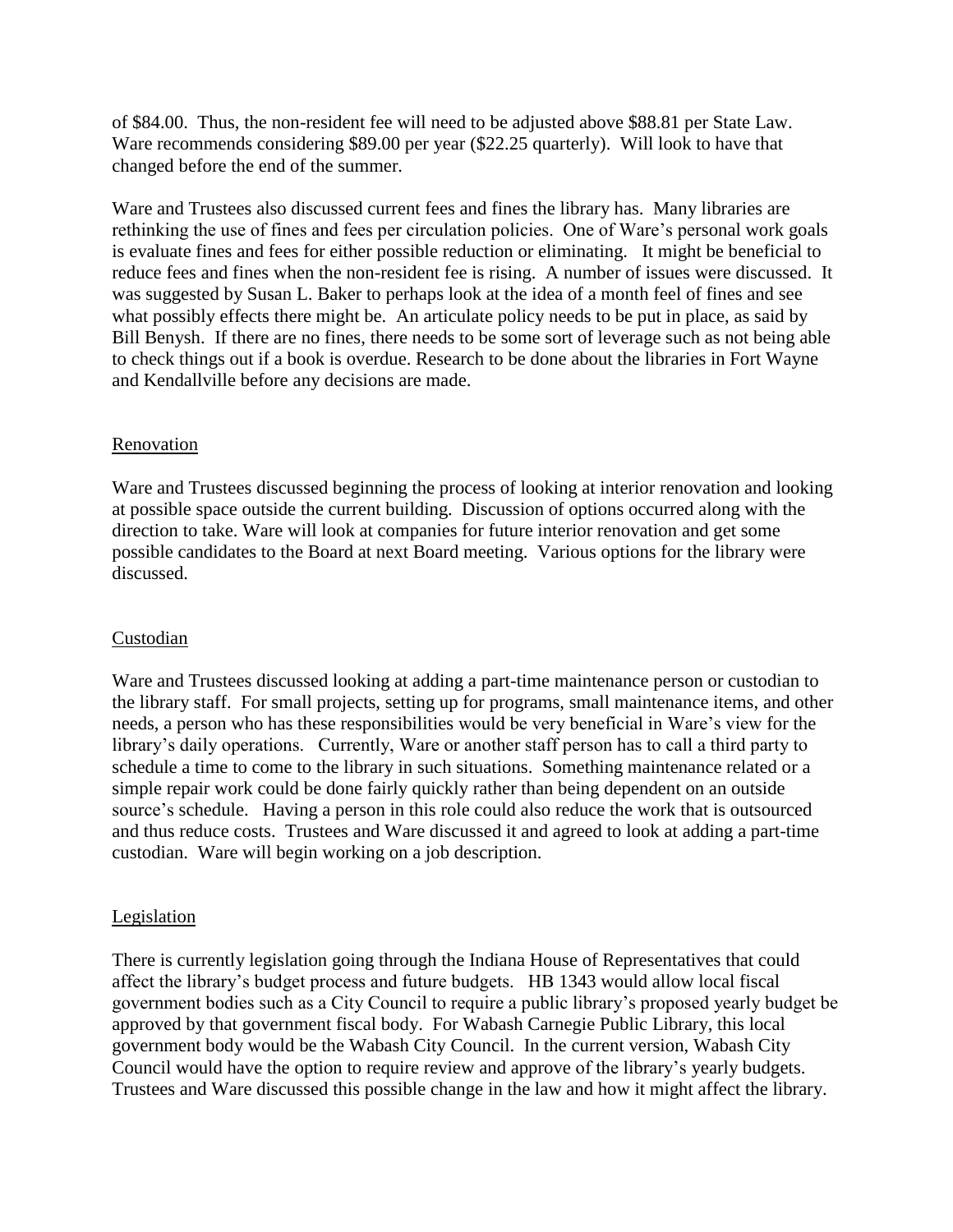Ware believes there are enough safeguards in current Indiana law that is legislation is unnecessary. Ware will continue to track as it goes into House debate. Although the library has a very good relationship with local government officials, Ware this could see negative impact from a budget perspective down the road if the library's budget is not allowed to grow in any manner in coming years.

### Bank Insurance

At the January meeting, there was concern on the accounts at Beacon and whether monies above \$250,000 were insurance for public libraries. There are four Beacon Credit accounts that have more than \$250,000. With help from Jim Widner, Ware found that the Indiana's Public Deposit Insurance Fund provides insurance for accounts held by public libraries and other government entries. Thus, all the accounts the library has are insured per the financial location or the Public Deposit Insurance Fund which is administered by the State of Indiana.

### Sara Peterson Consulting

Sara Peterson has completed her work with the library on a three year Strategic Plan. Ware inquired and recommended Sara Peterson continuing her consultation work with the library as the new plan is implemented. Ware thought Sara's consultation has been invaluable and would continue to be as the plan is implemented. Sara is interested in continuing the relationship. Ware and Sara discussed a one year (March 2019 to March 2020) consulting period. Sara sent proposal to continue the consultation for a year with basic charge of \$4,000 until March 2020. In February of 2020, the Board can review and decide on whether to continue the relationship. Trustees present were very receptive to the proposal sent by Sara and to proceed. Trustees did want to get Mary Jo McClelland's and Charles Miller's views on this before proceeding. Charles had to leave before this part of the Administrative Update and Mary Jo was not able to attend. The Board of Trustees decide to approve the proposal from Sara Peterson with the 1 year agreement provided Charles Miller and Mary Jo McClelland have no objection to the proposal.

Action: Jim Widner moved to approve the year contact extension with Sara Peterson Consulting following the completion of the Strategic Plan pending no objection from Charles Miller and Mary Jo McClelland. Bill Benysh seconded. Motion passed

## Living Well In Wabash County Bus Routes

Living Well in Wabash County is creating bus routes in City of Wabash starting this summer. At a meeting very recently, Beverly Ferry of Living Well in Wabash County explained the new routes and inquired if there were suggested stops from the group present. Ware talked to Beverly about the library being a stop. Beverly asked Ware to send her some possible times and go from there.